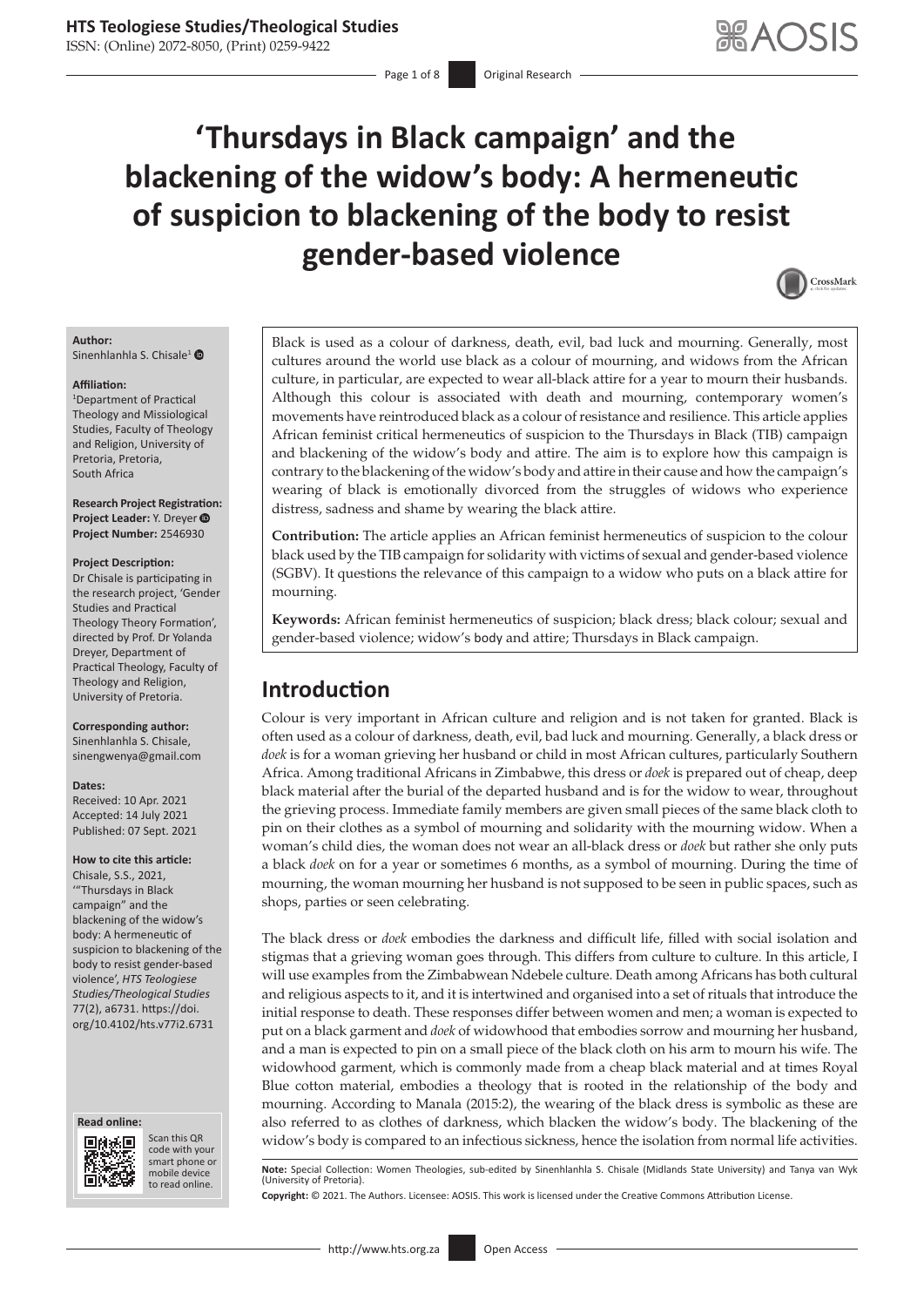This blackening of the widow's body through a black attire is parallel to the ecumenical campaign that is called Thursdays in Black (TIB), which is against sexual and gender-based violence (SGBV). The campaign that was started by the World Council of Churches (WCC) in the 1980s is a form of peaceful protest against the rape and violence that takes place in countries at war or that have conflict (WCC 2020a:np). According to the WCC website, TIB was revived on 31 October 2013 during the WCC 10th Assembly in Busan, in the Republic of Korea, where participants were encouraged to wear black. The WCC explained that in the TIB campaign, black is used as a colour of resistance and resilience and not necessarily of mourning. The campaign was inspired by several movements, which protested against violence and rape such as:

- The Mothers of the Disappeared in Buenos Aires, Argentina, who on Thursdays protested at the Plaza de Mayo, against the disappearance of their children during the violent dictatorship in the 1970s.
- The Women in Black in Israel and Palestine, who protested against war, militarism and violence in the 1980s.
- Women in Rwanda and Bosnia who protested against the use of rape as a weapon of war in the 1990s.
- The Black Sash movement in South Africa protesting against apartheid and its use of violence against black people in the 1950s (WCC 2020b:n.p.).

The use of black as a colour for resistance, resilience and protest against the oppression and violence perpetuated on the female body has emerged as a contemporary culture. Normally, black is known as a colour of death and mourning and it has been diversely used for that purpose by different cultures, particularly its symbolic meaning that is denoted by the widow's dress. As a result, in some cultures, a black dress is identified as the widows' attire. The aim of this article is to highlight if or not women and men who wear black on Thursdays embody true solidarity with widows who wear black for mourning and are victims of SGBV. The article applies African feminist critical hermeneutics of suspicion to the blackening of the body in the TIB campaign and the widow's body during mourning. In this article, the blackening of the body by wearing the black attire is used to communicate lived theologies by different women from different contexts. Thus, the article, firstly describes the methodology and theoretical framework. Secondly, the article explores how colour black in the TIB campaign is contrary to the black used in the widow's attire in their cause and purpose. Thirdly, an African feminist critical hermeneutics of suspicion is applied to the blackening of the body in TIB campaign and widows. Fourthly, the article discusses the interplay of the TIB campaign with the lived experiences of widowhood and lastly are the concluding remarks.

# **Methodological considerations and African feminist critical hermeneutics of suspicion**

This article was conceived as a result of noticing the struggles of widows who have gone through the process of blackening of their bodies with a black attire to mourn their departed husbands on one hand, while on the other hand, it was motivated by questions asked by postgraduate students, some of whom are widows in a gender and religion class on the relevance of TIB campaign towards ending SGBV. As a result, in this article, I seek to apply African feminist critical hermeneutics of suspicion to the blackening of the body in the TIB campaign parallel to the blackening of the widow's bodies during mourning. This study is positioned in the feminist epistemology that allows individuals to raise their subjective suspicions in research. This does not necessarily call for large samples of data to confirm, but feminist research applies what Harding (1993:50) calls the feminist standpoint that legitimises subjective knowledge and gives researchers space for complexity and contradictions. According to Harding (1987:9), objectivity in feminist research is achieved by examining the researcher's position within the research conducted, and this becomes visible in the assumptions and biases that emerge because of the researcher's gender, race, class, ethnicity, assumptions and beliefs. Thus, in feminist research, objectivity is inconsequential as researchers examine 'the social world from a grounded position in their own subjective oppression' (Weiler 1988:122). In this article, African feminist critical hermeneutics of suspicion is applied to the blackening of the body from subjective oppression as the author of the article.

### **African feminist critical hermeneutics of suspicion**

African feminist critical hermeneutics of suspicion applied in this article is drawn from African feminist cultural hermeneutics theory that was conceptualised by Kanyoro (2001a) and Oduyoye (2001). It emphasises an analysis of cultural variables influencing the African woman's lived experiences. African feminist critical hermeneutics of suspicion is realised when interpretation is balanced. Dreyer (2011:2) says that in hermeneutics of suspicion, one should firstly understand what lies *behind* the text (history and origin), secondly understanding what is *in* the text (connections and understanding the structure and finding one's place in the system) and thirdly the placing of oneself *in front of* the text (experience we bring to it). In African feminist critical hermeneutics of suspicion, women are suspicious of dehumanising cultural and religious teachings (Phiri & Nadar 2006a:6). According to Kamaara and Wangila (2009:131), African feminist critical hermeneutics of suspicion exposes the social reality of a given group. This theory allows us as women and the marginalised, to question our oppression by challenging the public transcripts used to define our bodies. It is a useful tool for reflecting on women's politics of the body, as we embody suffering, marginalisation, resistance and solidarity. This theory is applied to the blackening of the body in the TIB campaign and the widow's body and attire. It exposes the androcentric and power connotations of the text in question. In this article, the symbolic meaning of the black colour in the TIB campaign and widow's dress is explored and analysed.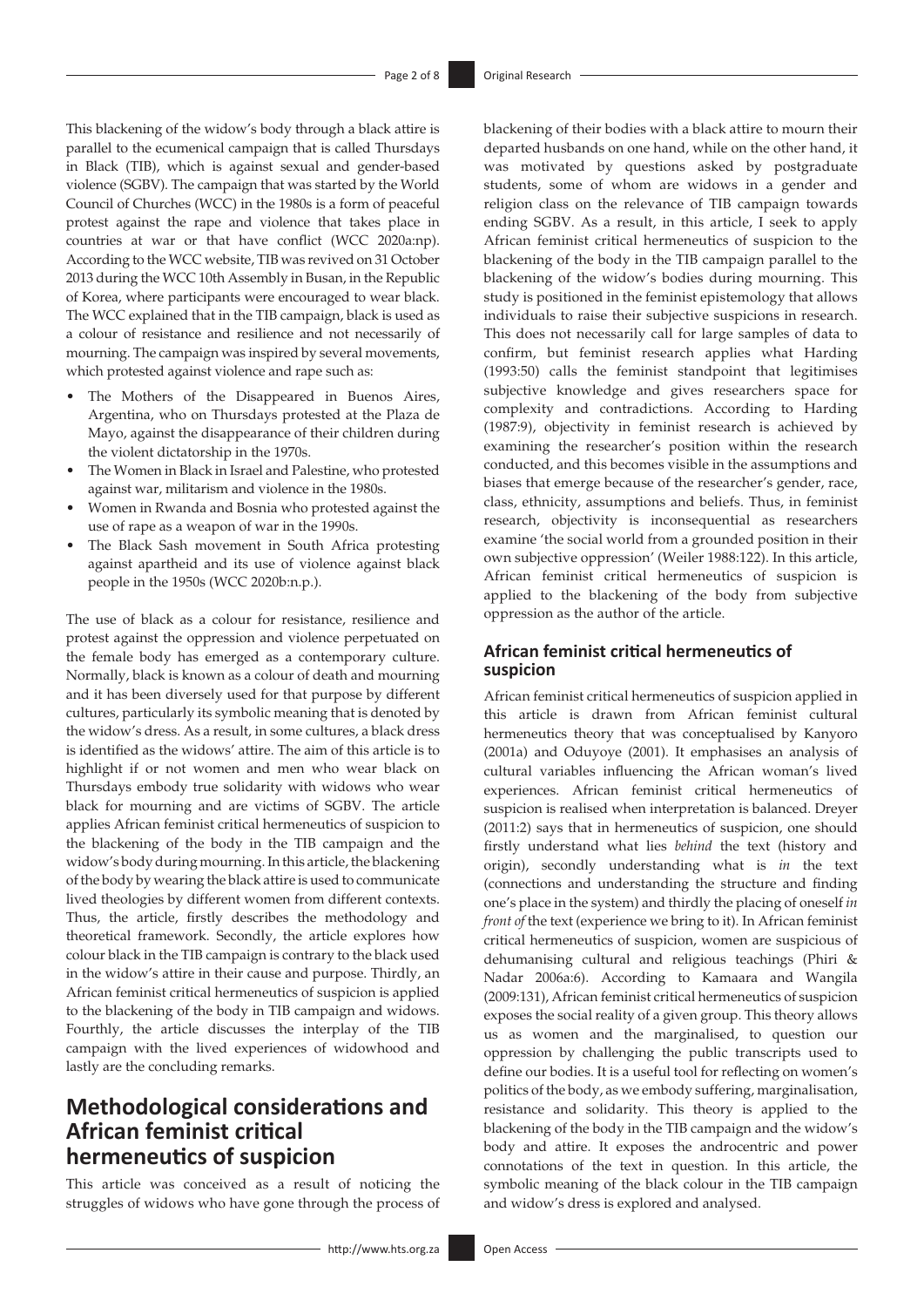### **Colour in context theory**

Social psychologists have developed theories to study the link between colour and human psychological functioning. This theory of colour by Goethe dates back to 1810 when he linked colour categories to emotional responding (Elliot 2015:1). Drawing from social learning and biology, Elliot and Maier (2012) coined the colour in context theory. The assumption of this theory is that colour triggers relations that contain psychologically relevant messages that influence the psychological functioning of people and may substitute motivational and behavioural processes. Colour is contextspecific and has a symbolic value for different people; thus, colour can result in opposite motivational processes (Elliot & Maier 2012:67). According to social psychologists, colour informs the diversity of perception depending on the physical context in which it is viewed (Adelson 1994; Elliot & Maier 2012:109). The colour red has been extensively researched and tested, as a colour of romance, sex and passion (Meier et al. 2012:1), and has association with intellectual and sports performance (Meier et al. 2015:11, 16), and the colour black has been researched as a colour of death and evil (Johnson et al. 2014:8–9). However, colour perceptions vary according to race, culture, religion, age and class.

## **Putting black colour into context: Black as a colour of death and darkness**

Traditionally and religiously, black is used as a colour of death, to be worn during mourning, meaning symbolically that the grieving family is covered by darkness or a dark cloud. In African traditional religion, the black colour is often associated with bad luck or calamity. Thus, frequently perceptions connect the black colour to bad omens, evil, death and darkness. Although some cultures use different colours for mourning other than black, black has been used as a normal colour of death and darkness since time immemorial. The perception of using the black colour for darkness has been challenged for causing racism towards black people from the African continent. According to Jarosz (1992:106), associating the African continent with darkness, as was and is done by Euro-American discourses, is the result of defining Africa 'within a web of dualities such as light/ dark, found/lost, life/death, civilized/savage, known/ mysterious, tame/wild, and so on'. The colour black and darkness are often feared because of the negative and frightening stereotypes that are attached to them. Grieve's study (1991:1322) on the perceptions about colour highlights that the strong association of the colour black with death is discouraging educated black women in African contexts from wearing pure black clothing in their everyday life, unless the colour is matched or blended with white or any other bright colour. The colour black embodies evil, witchcraft and dark forces in African folktales and symbols and this discourages Africans from using the black colour in their decorations or make-up, as this will raise suspicions of witchcraft or evil.

The association of black with darkness and death has also discouraged manufacturers from packaging their products in black. Participants in Kumar's (2017:6) study on the psychology of colour and the influences it has on consumer buying behaviour associated black with evil and death. In a sporting experiment, researchers perceived players who wore colour black as evil and more aggressive than those who wore other colours (Johnson et al. 2014:8–9). Negative perceptions of the colour black contribute to the stigmatisation of the blackened widow's body and attire.

The Christian perception of black is that it is a symbol of darkness or impurity. In Christian contexts, some churches use black as a liturgical colour for vestments on Good Friday and burials. This perception still associates the colour black as a colour of death and evil (Elliot & Maier 2012:64; Kumar 2017:6). Some Christians use black colour to commemorate the passion, or suffering, and death of Jesus Christ on the Cross on Good Friday. Colour black in this context is used to embody the suffering and pains that Christ experienced on the journey to the Cross. Nevertheless, not all of the Christian churches use colour black on Good Friday, some use diverse colours including purple, white and red. Biblically and hermeneutically, Good Friday is a positive occasion for the Christian community because the event happens for the redemption of the world. In the Bible, black is a colour that embodies sin, disease, sorrow, death, famine and judgement (see Job 6:15–16; 30:30; Lm 4:6–8; 5: 7–10; Mi 3:6; Rv 6:5–6; Jud 1:12–13; Jr 13:15–17). As a result, the colour black is figuratively both negative and positive; however, the church focused on the evil of this colour more than the purity by ascribing it to the devil, causing ambiguity on its significance with respect to church liturgy.

In African traditional contexts, the blackening of the widow's body and attire is symbolic of her weakness, emptiness, unavailability, misery, suffering, lacking and disability. Mamphela Ramphele (1996:99) describes the lived realities of the widow when she says, a widow's body is the 'embodiment of loss and pain occasioned by the sting of death, and her body is turned into a focus of attention, as both subject and object of mourning rituals'. Ramphele (1996) further says that the body of a widow is:

[*M*]arked in different communities by some or all of the following practices: shaving her head, smearing a mixture of herbs and ground charcoal on her body, wearing black clothes made from an inexpensive material and covering her face with a black veil and her shoulders with a black shawl. (p. 100)

Blackness of the body and the rituals performed on her symbolise both death and darkness. This leads to the stigmatisation of the widow's body; the mourning black dress makes her visible and vulnerable to social isolation, shame, exclusion of her body and subject of pity. It is believed that she embodies misery, bad omens (*umnyama*) and evil. As a result, she is not allowed to be in public spaces. Her situation is treated as infectious. If she goes to public spaces, she is often excluded from other people; when using public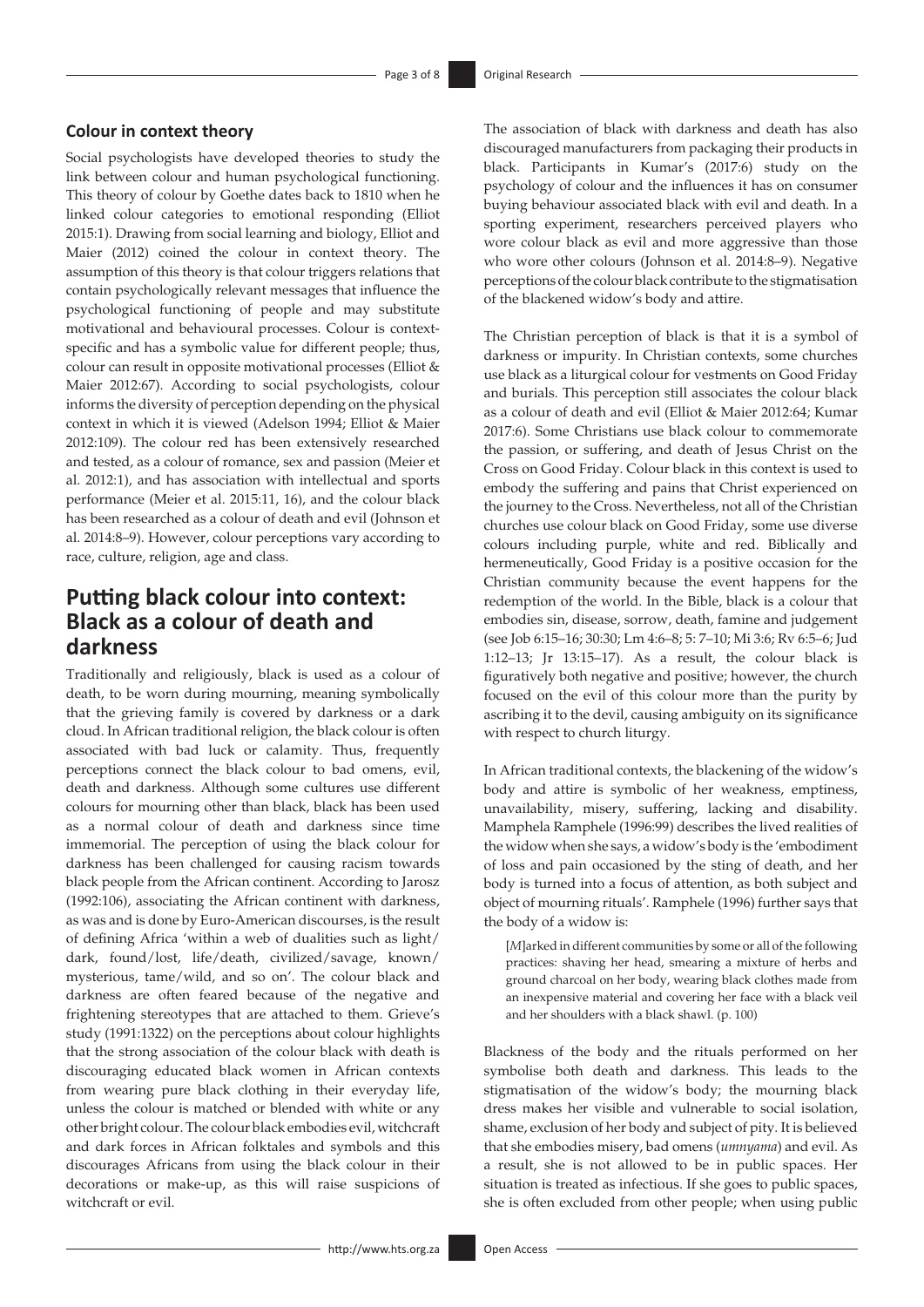transport, passengers prefer to stand in the bus, rather than sit next to her. In churches and public spaces, widows in mourning attire sit in the back seats because of perceptions that they may expose other congregants in church or other travellers in public transport to bad omens or bad luck (Kotzé, Lishje & Rajuili-Masilo 2012:755). Focus and locus are on her sexual and physical body, rather than the grief she goes through. Her sexual body is subordinated to negative theological interpretations that destroy her inner person by prioritising the symbolic and political hermeneutics and beliefs of the blackening of her body and attire.

### **Black dress as a colour of resistance**

Although black is commonly associated with evil, bad omen, darkness, death and mourning, this colour is also associated with power and strength. During the Victorian era, widows used the mourning black dress in fashionable ways. In explaining the fashion of the black dress of widowhood, Mitchell (2013) quotes Sarah Ellis who explains that the widow's black dress during the Victorian era was used as both a:

[*L*]ady-like fashionable style of mourning, that, under the memory of the dead, it has become an object of ambition excellence; and equally an object of dread, and source of humiliation to be compelled to wear it in an inferior style. (p. 600)

Seemingly widows in the Victorian era used the black mourning dress in ways that were twofold: to embody loss and misery on one hand, and liberation and power on the other. This use of the mourning black dress by widows led to the evolution of the little black dress. The little black dress, which became visible between the 19th and 20th centuries, is perceived by some women as symbolic in boosting selfconfidence, feelings of being more feminine, more sexually experienced and more desirable (Mitchell 2013:598).

According to Feisner (2004:17), the positive characteristics of the black dress became visible in the 19th century, when black was reinvented as a colour of sophistication, power, luxury, sexuality and high fashion. Fashion designers like Christian Dior, Donna Karan and other famous designers made the little black dress popular, by declaring that it was an essential for every woman's wardrobe (Mendes 1999:9). A black dress ceased to be just a mourning dress but was reinvented to be classic expensive fashion. Black dresses made of expensive material became visible in the clothing market and were worn by powerful women such as Princess Diana (Provo 2013:44). Provo (2013:44) quotes the Design Museum that outlined the *fifty dresses that changed the world* and one of those dresses included Princess Diana's little black dress which journalists called the 'revenge dress' which she wore on a Vanity Fair dinner in London on the eve her husband Prince Charles acknowledged of his affair in 1991 (Provo 2013:44). Reports say that Princess Diana who wore all black appeared sexier, sensational and more confident than before. She was portrayed as victorious, a vision of strength and independence wearing that dress (Provo 2013:44). One may argue that seemingly she knew that her husband was going to confess about the affair, and as a result, she wore all black in mourning the end of her marriage on one hand, and embodying selfconfidence, victory and liberation on the other.

The black dress communicates and embodies diverse symbolic meanings. Some perceive the black dress as flirtatious, sexy and seductive. MacDonnell Smith quoted in Mitchell (2013:614) says that the black mourning dress 'had its sexy side … unlike that other group of unavailable women, unmarried girls, widows weren't virgins. They were forbidden fruit, but ripe'. According to Mitchell (2013:602), they looked sexy and beautiful in their mourning black dresses and embodied two qualities which included 'maintaining her dignity and status as *the* angelic, devoted wife at the same time that her clothed body can be read as sexually experienced, desiring, and desirable'. Seemingly, these widows used their mourning black garments to resist the traditional purpose of the mourning black garment, which embodied misery, suffering and distress. The TIB campaign uses black as a colour of resistance against the violence perpetuated against women and children because of patriarchy, war, colonialism, capitalism and all other power politics. According to WCC's (2020a:np) website on TIB, black colour raises awareness about incest, child pornography, domestic violence, sexual abuse perpetrated against individuals simply because of their gender and perceived weakness or inferiority. The wearing of black as a colour of resistance, protest and resilience is not regulated nor imposed on people's bodies by the TIB campaign. In the context of TIB, black embodies solidarity and hope to end all forms of violence. In explaining a pastoral response to violence that has become an epidemic in South Africa, Ackermann (2001) applies healing as a theological praxis to:

[*T*]hose who are suffering, marginalised and oppressed as well as those who have privilege and power *to be in solidarity*, provided they too understand its genesis in the hope for a restored creation and are willing to hear the pain of the suffering of 'the other' and to act response. (p. 107 [Author's added emphasis.])

In her discussion of SGBV in South Africa, she tackles the question of agency and choice as extremely significant in the search for appropriate theological and pastoral response to violence (Ackermann 2001:105–106). This seems to be the emphasis of the TIB campaign, where participants have a choice in how they use black to embody resistance, resilience and hope.

# **An African feminist critical hermeneutics of suspicion and the blackening of the body**

The TIB campaign is visible in ecumenical organisations and institutions of higher learning, particularly religious and theological institutes. It is not clear who is genuinely targeted by this campaign, because it is not visible to those who are at grassroots. Is this campaign only for elite and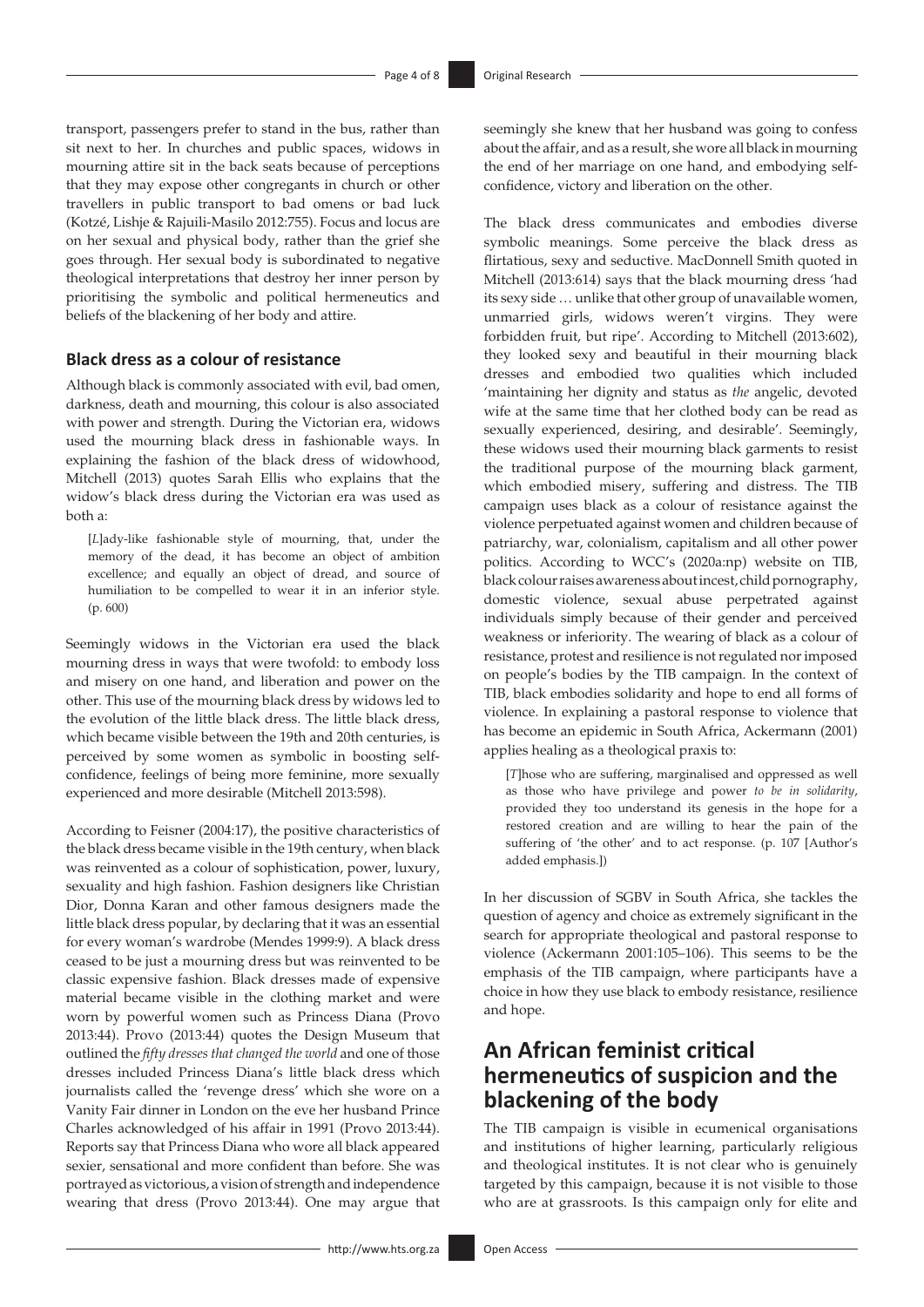educated feminist theologians? Why is it only visible in ecumenical organisations and theological institutes? Is it an elite and educated feminist theology movement? Why does it use colour black? How is black colour empowering to a widow who has gone through violence during the process of wearing a black attire for mourning and experienced SGBV1 ? As Maluleke (2021:299, 301) raises his hermeneutic of suspicion on *African* Public Theology, so I raise my suspicions of TIB campaign. Maluleke (2021) rightly argues that he has seen and witnessed different theologies that come:

[*A*]dorned in colourful robes and dazzling jewels: each singing the praises of its own name, each promising to surpass the one before it, each promising to be better connected to the true sources of theology, each doing its best to hide its imperial intentions. (p. 298)

Like Maluleke, I see some imperial intentions in the TIB campaign. It is conceptualised and controlled by those who choose to ignore that blackening of the body has undesirable cultural and religious connotations to a widow.

In an era of decolonisation, where everything is being decolonised including knowledge and knowing, one cannot help but question intent of some of these campaigns promising to liberate women and girls. In describing the decolonisation of theology, Higgs (2007:80) says that 'to decolonise theology is to engage in a process of contesting, critiquing, and creatively reworking the imperial, patriarchal, and colonial institutions and categories of Christianity'. To decolonise is able to point at the hidden powers and agendas that are used to perpetuate colonialism. According to Ndlovu-Gatsheni (2012:1), coloniality is the 'invisible power structure that sustains colonial relations of exploitation and domination long after the end of direct colonialism'. African women theologians have been engaged in the decolonisation of theology particularly feminist theology for decades now. Mercy Oduyoye's launch of the Circle of Concerned African Women Theologians (hereafter 'the Circle') in August 1988 was the beginning of rigorous decolonisation of women theologies.

Having been raised in an African Christian and traditional context, I have had to work hard in order to negotiate a balance between the two. Although the two traditions are parallel in many ways, the Circle theories particularly African feminist cultural hermeneutics by Kanyoro (2001a) and Oduyoye (2001) and African womanist (bosadi) hermeneutics by Masenya (1995) gave me hope and consolation. I can engage in what Phiri and Nadar (2006b:7) call 'narrative activism', where as an insider and from a subjective approach, I critique the hegemony of western knowledge while reflecting on 'oppressive practices in African religio-culture' without guilt. Culturally, the black attire or dress is for mourning, however the western fashion designers and elite women redefined a black dress as a symbol of power and strength (Provo 2013:44). This makes me suspicious if the black attire in the TIB campaign is genuinely inspired by the historical movements which protested against violence and rape, or it is inspired by the rhetoric of the fashion designers who identify it as a symbol of power and strength? It is not clear how the black attire in the TIB campaign is an embodiment of resistance, resilience and solidarity to cultures and religions that perceive this colour as a symbol of mourning, darkness, death, evil and bad luck. To such, the blackening of the body in the TIB campaign otherwise highlights a power aspect. Although, in general, women experience domination from men, the TIB campaign seems to be a tool of control and domination by elite and educated women over women from the grassroots in order to carry on the radical feminists' agenda to transform women from conservative communities, particularly in Africa. The obvious suspicion being that the campaign is directed by elite and educated women who have privilege and power to redefine their status quo through how they dress their bodies, which unfortunately a widow does not have.

The black attire is used in two opposing contexts. In the context of a widow, the symbolic meaning of the black dress comprises isolation and behaviour control by patriarchal culture. While in a context of TIB, symbolically the black dress comprises power and autonomy. The TIB campaign radically shifts the traditional meaning of the black dress. It is unfortunately not empowering the widows whose emotions and behaviour are connected to the darkness of her body. Generally, some of those who wear black on Thursdays' behaviour and emotions are contrary to the message they try to embody through the black dress. In the TIB campaign, the colour and the emotions are divorced, and contrary, those wearing black on Thursdays are seen posing for photographs in high spirits, checking and commenting on each other's dresses and often in celebratory moods. The TIB campaign is reduced to a fashion show rather than a solidarity movement. A victim of SGBV often goes through emotional trauma and torture, and a campaign in solidarity should be sensitive to such. In a context of mourning and solidarity, black colour is a colour of sadness and isolation. Although I participate in the TIB campaign, I do so with reservations remembering women who have experienced abuse and violence in the process of the blackening of their bodies for mourning and women and girls who experience SGBV because of their physical weaknesses.

Maluleke (2021:301) argues that some emerging theologies never state their imperial ambitions and homogenising designs upfront. They emerge as a liberation movement or theology, yet behind the mask of liberation, the intention is to dominate and control the dominant spaces. Patriarchy does not come in a form of a male figure dominating and oppressing a female figure, it comes in diverse ways that include class, gender, race, religion and ethnicity. As a result, for me, the contrary hermeneutics in blackening the body for mourning and blackening the body for solidarity, resistance, resilience and protest exposes the top-down approach and power struggle that exists among women, meaning that in

<sup>1.</sup> Some widows are forced to go through a sexual cleansing ritual by having unprotected sex with the brother or male relative of the departed husband, sometimes the ritual is performed by having unprotected sex with a vill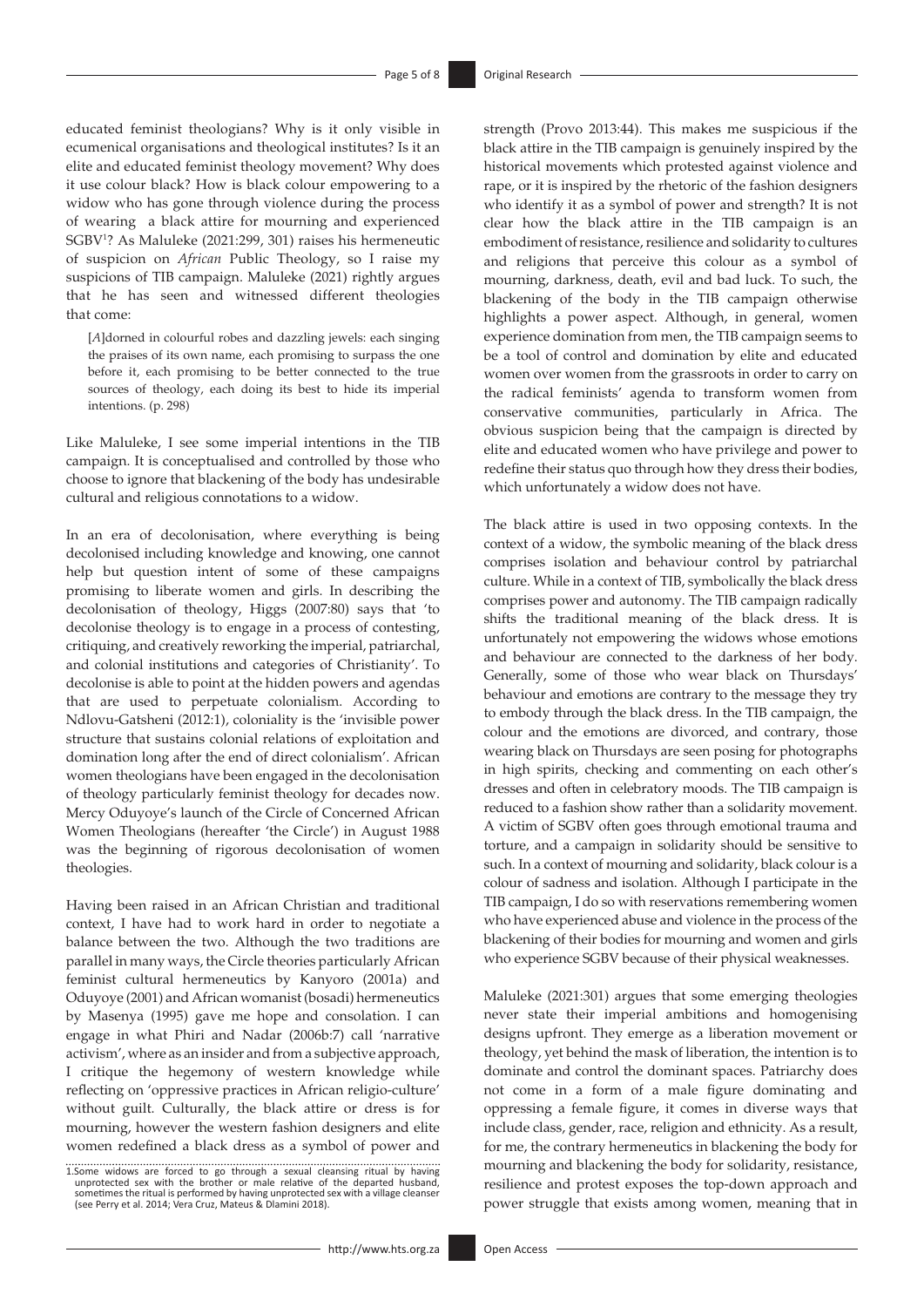the struggle to end oppression and violence against women, women from the grassroots experience domination by elite and educated women. This domination by women towards other women is parallel to Kanyoro's (2001a:107) analysis, as she explains that women are not only victims but there are incidents of women's dominance against women at the grassroots. This is also highlighted by Allen (1999:122) who asserts that women do not only experience male domination, but domination has become complex because some women dominate others because of race, class, ethnicity, age or sexual orientation. This domination of women by other women is because of the power dynamics, which are caused by different social contexts. These power dynamics affect women at the bottom of the ladder, who in the presence of the elite and the educated feel compelled to be silent. In this struggle, women have become their own worst enemies and contribute to the delay of gender justice, regardless of some women's efforts to win this struggle.

# **Interplay of the Thursdays in Black campaign to the lived experiences of widowhood**

Although elite and educated women develop and implement solidarity and resistant strategies to end violence against women and children in good faith, different social contexts make this difficult. Thus, all groups of women including the educated, elite and those at the grassroots should be allowed to critically apply hermeneutics of suspicion in dialogue with each other. What may seem liberative to one group may in reality be oppressive to the other. Thus, radical feminist views of resistance are not always relevant and applicable to all women, particularly conservative women, and their sociocultural contexts.

The body is a flexible tool in cases of oppression and liberation. On the one hand, the body is used to oppress the self by conforming to oppressive societal norms, and on the other hand, it can be used to liberate the self by resisting oppressive norms. Although class is salient in the way blackness of the body embodies oppression and liberation, I need to be fair to the TIB campaign in connection to widowhood's blackening of the body. In contexts of widowhood, the body is docile, controlled or disciplined according to cultural norms (Foucault 1995:136). The widow is expected to conform to cultural norms of widowhood, emotionally and physically. Thus, the widow's black attire is associated with despair, stigma, evil, social exclusion, sexual control and weakness. In this case, the body is often put under surveillance to be monitored for compliance. While in the TIB campaign, the blackness of the body or black attire is linked to the feminist dictum that says the 'personal is political'. It is personal in that all women are vulnerable and may have experienced different forms of violence in their lifetime. It is political in that the violence perpetuated on women's bodies is a public and political issue that should be addressed publicly, to raise public and political responsive awareness. In the personal is political, the body is used to

communicate distress and solidarity. The emotions, conduct and physical appearance of the body are connected, and this raises my suspicion of the TIB campaign as a solidarity movement, because emotions and conduct are disconnected to the purpose of colour. It may be unfair of me to expect TIB campaign to be in solidarity with the widow's plights because their objectives do not explicitly target the widow; however, as feminist or womanist movement, I believe that this campaign is inclusive of all women, including the plights of a widow. Thus, one expects the TIB campaign as a solidarity movement of victims of SGBV to empathise with widows, meaning that their conduct and emotions should be aligned to empathic solidarity.

### **Empathic solidarity**

My argument is that although TIB is a solidarity campaign, the movement lacks empathy with those who have painfully experienced SGBV in the process of the blackening of their bodies, particularly widows. It also lacks empathic solidarity with a woman or a girl who has been raped and forced to be in silent isolation and traumatised. Empathy is defined by Clinebell (1984:77) in his book, *Basic types of pastoral care and counselling* as the ability to 'feel with others' in order to understand what they experience in the inner self. Clinebell (1984:77) argues that to be able to respond positively and effectively to what a person is going through, we should avoid trying to develop solutions for the challenges of others, but rather we should focus our response to being with them caringly in their inner world. Lartey (2003:92) describes it as entering into another person's inner feelings and ways of understanding the world. Empathic solidarity with widows and victims of SGBV occurs when those in solidarity are able to enter into their feelings without judging or critiquing them. In empathic solidarity, the conduct and emotions should match the dress code. It is like a soldier who goes to war, where emotions and the conduct match the attire and mass destructive weapons she or he carries. The TIB campaign as a solidarity movement should avoid further hurting the victims of SGBV and limiting the widow's plight through their divorced emotions and behaviour. In empathic solidarity, those in solidarity should be prepared to lose their inner peace and power for the sake of the other. Lartey (2003) says:

[*E*]mpathy involves an accurate awareness of another person's feelings, the ability to 'stay with' these feelings no matter how painful or inexplicable and being able to express or enable their expression. (p. 92)

In empathic solidarity, the powerful becomes vulnerable; thus, Chisale (2018:8) says, it takes place where there is mutual dialogue, and differences are not in opposing ends, but matching because of the vulnerability to comparable oppressions, thus those in solidarity challenge violations of human dignity as insiders and outsiders. Empathic solidarity leads to reflective introspection, and in this case, the one in solidarity, for example TIB campaign, should be able to navigate and tap into the uncomfortable psychologies and theologies that exist in the widow and victims of SGBV's inner and external bodies for responsive healing.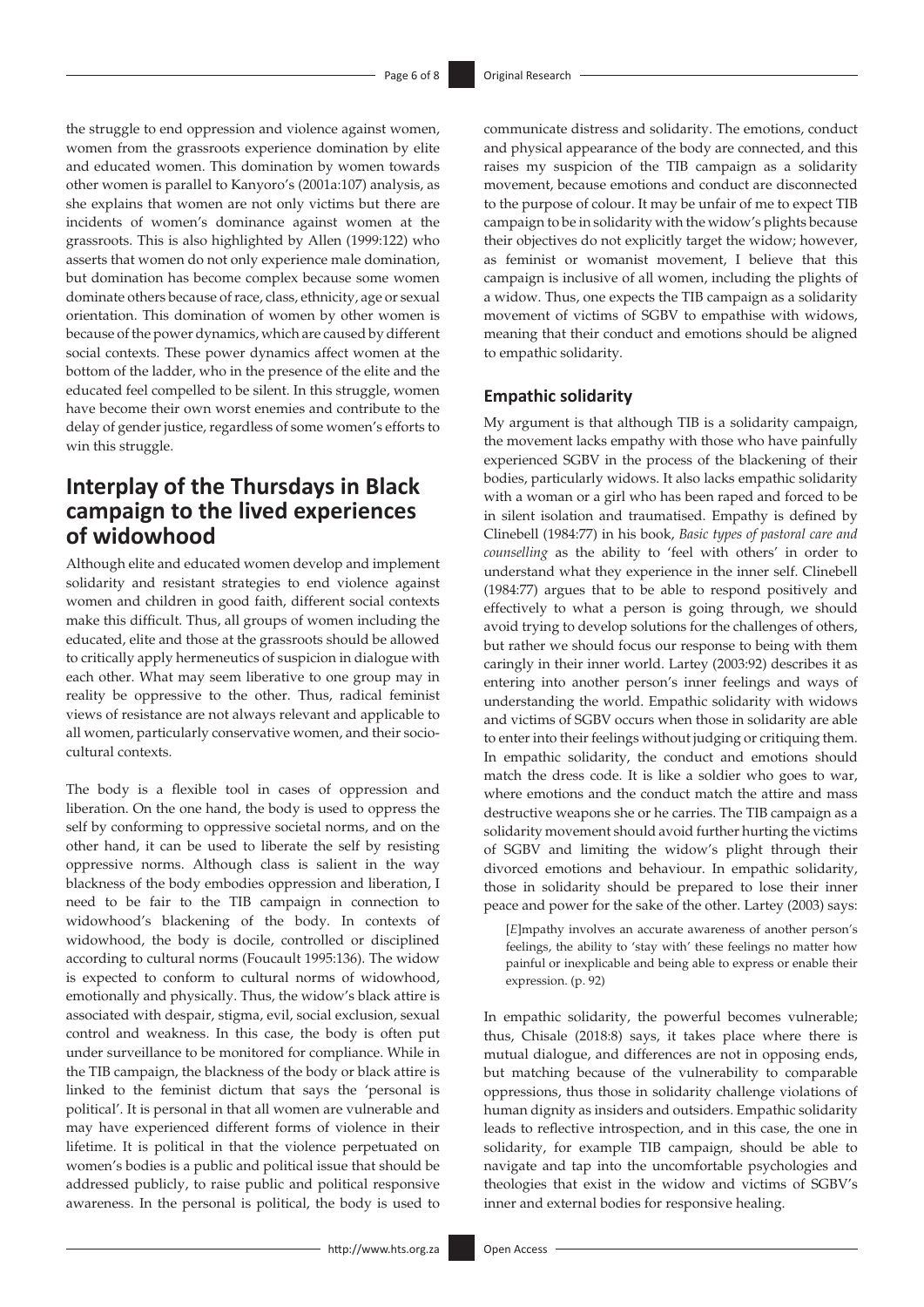With empathic solidarity, there is no hierarchy or power struggle; the two are on par and in a silent reflective dialogue as they listen to what they feel and experience internally. The TIB campaign's use of blackening of the body for solidarity, as it is, is not relevant to the widow's suffering in the process of blackening of the body and to the pains of victims of SGBV. The black dress itself is symbolic of pain rather than a fashion show. Anyone wearing black for solidarity should remember that and be in empathic solidarity, meaning that they should strip themselves of the power they have in order to journey with the affected persons towards their healing. The TIB campaign should align emotions with the blackening of the body and connect cause and purpose. The TIB campaign, being the movement controlled by the elite and educated women, some of whom are informed by Euro-American ways of life, enforcing missionary theologies that ignore culture in the quest for the liberation of African women is problematic in itself. Oduyoye and Kanyoro have critiqued theologies that ignore the pains of African women by ignoring that Christian faith in Africa cannot but interact with African culture (Kanyoro 2001b:103; Oduyoye 1979:112). They raise our consciousness, in that, we should not overlook that African women exist in their culture and faith; thus, they developed a cultural hermeneutics approach to enable African women to interpret their lived realities and to recognise that culture is dynamic and evolving and not something given (Oduyoye 1996:13). In the process of interpreting their lived realities, African women are able to apply hermeneutics of suspicion that go hand in hand with hermeneutics of commitment, as they take up the responsibility to challenge, change and transform oppressive customs so that all will enjoy the fullness of life (Oduyoye 2001:11–12). Although the TIB campaign advocates for a world without violence, I believe that it should be more sensitive to the lived realities of the widows, who go through the dehumanising rituals and stigma because of the blackening of the body and their attire. The TIB campaign could achieve this through the expression of empathic solidarity.

# **Conclusion**

The aim of this article was to highlight if women and men who wear black on Thursdays in the TIB campaign embody true solidarity with widows who wear black for mourning. The article applied African feminist critical hermeneutics of suspicion to the TIB campaign and the blackening of the widow's body. Findings confirm that the blackness of the attire exposes the lived realities of these women, and as a result, the two contexts of TIB and widowhood attire are connected on one hand and disconnected on the other. They are connected in that lived theologies are communicated through their bodies and disconnected in that class is salient leading to power and control of the latter in this struggle. As a result, in applying African feminist critical hermeneutics of suspicion, the use of black to embody solidarity has a weakness of overlooking the widows' struggle because it lacks empathy.

# **Acknowledgements**

The author acknowledges the contributions made by all undergraduate and postgraduate students she has taught and engaged with on 'African feminism and politics of the body' through class discussions and assignments.

### **Competing interests**

The author declares that she has no financial or personal relationships that may have inappropriately influenced her in writing this article.

### **Author's contributions**

S.S.C. is the sole author of this article.

### **Ethical considerations**

This article followed all ethical standards for research without direct contact with human or animal subjects.

### **Funding information**

This research received no specific grant from any funding agency in the public, commercial or not-for-profit sectors.

#### **Data availability**

Data sharing is not applicable to this article as no new data were created or analysed in this study.

### **Disclaimer**

The views and opinions expressed in this article are those of the author and do not necessarily reflect the official policy or position of any affiliated agency of the author.

### **References**

- Ackermann, D., 2001, 'From violence to healing: The struggle for our common humanity', in I.T. Douglas & K. Pui-lan (eds.), *Beyond colonial Anglicanism; The Anglican communion in the twenty-first century*, pp. 101–120, Church Publishing Incorporated, New York, NY.
- Adelson, E.H., 1994, 'Perceptual organization and the perception of brightness', *Science* 262(5142), 2042–2044.<https://doi.org/10.1126/science.8266102>
- Allen, A, 1999, *The power of feminist theory: Domination, resistance, solidarity*, Westview Press, Boulder.
- Chisale, S.S., 2018, '"Disabled motherhood in an African community": Towards an African women theology of disability', *In die Skriflig* 52(1), a2375. [https://doi.](https://doi.org/10.4102/ids.v52i1.2375) [org/10.4102/ids.v52i1.2375](https://doi.org/10.4102/ids.v52i1.2375)
- Clinebell, H., 1984, *Basic types of pastoral care and counselling*: *Resources for the ministry of healing and growth*, Abingdon Press, Nashville, TN.
- Dreyer, Y., 2011, 'Women's spirituality and feminist theology: A hermeneutic of suspicion applied to "patriarchal marriage", HTS Teologiese Studies/Theological suspicion applied to "patriarchal marriage" *Studies* 67(3), Art. #1104, 5 pages.<https://doi.org/10.4102/hts.v67i3.1104>
- Elliot, A.J., 2015, 'Color and psychological functioning: A review of theoretical and empirical work', *Frontiers in Psychology* 6, 368. [https://doi.org/10.3389/](https://doi.org/10.3389/fpsyg.2015.00368) [fpsyg.2015.00368](https://doi.org/10.3389/fpsyg.2015.00368)
- Elliot, A.J. & Maier, M.A., 2012, 'Color-in-context theory', *Advances in Experimental Social Psychology* 45, 63–125. <https://doi.org/10.1016/B978-0-12-394286-9.00002-0>
- Feisner, E.A., 2004, *Color studies*, 3rd edn., Fairchild Publications, Inc, New York, NY.
- Foucault, M., 1995, *Discipline and punish: The birth of prison*, Vintage Books, New York NY. Grieve, K.W., 1991, 'Traditional beliefs and colour perception', *Perceptual and Motor*
- *Skills* 72(3), 1319–1323.<https://doi.org/10.2466/pms.1991.72.3c.1319>
- Harding, S., 1987, 'Introduction: Is there a feminist method?', in S. Harding (ed.), *Feminism and methodology: Social science issues*, pp. 1–14, Indiana University Press, Bloomington, IN.